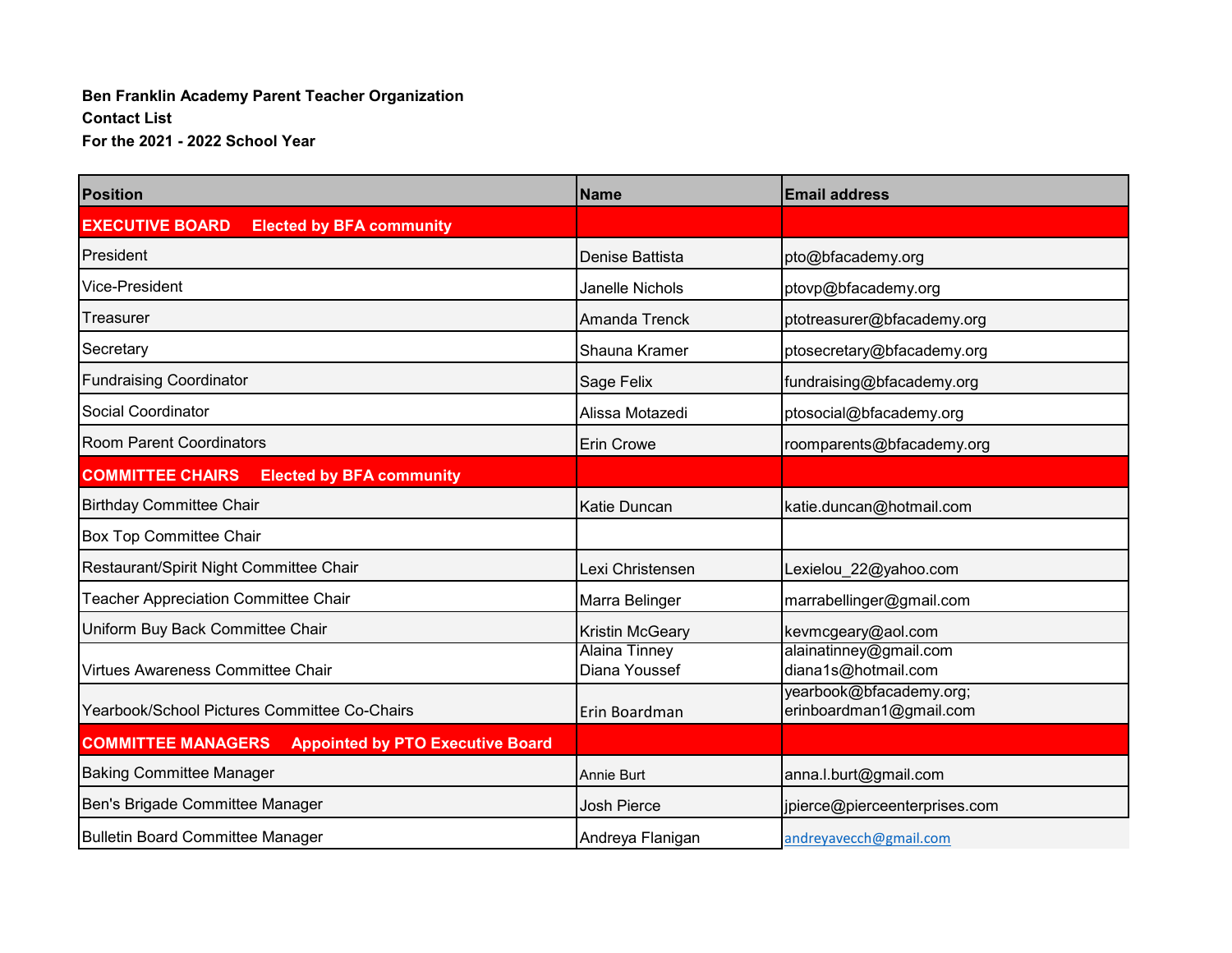| Harvest Festival Committee Manager       | Christina Dilley                          | cdilley0926@gmail.com                                     |
|------------------------------------------|-------------------------------------------|-----------------------------------------------------------|
| Marketing Committee Manager - Flyers     | Nicole Withee                             | nicole.withee@gmail.com                                   |
| Marketing Committee Manager - Newsletter | <b>Briauna Smythe</b>                     | briauna_smythe@yahoo.com                                  |
| Online Store Committee Manager           | Stephanie Ortiz                           | stephanie.m.ortiz@gmail.com                               |
| <b>SCRIP Committee Manager</b>           | Natalie Lucero                            | natrod_ajl@yahoo.com                                      |
| Social Media Committee Manager           | Devi Nallappan                            | devi.it85@gmail.com                                       |
| Spirit Rock Committee Manager            | Subashri Sadasivan                        | bfacademyrocks@gmail.com;<br>subashri.sadasivan@gmail.com |
| Spirit Wear Committee Manager            | Jacqui Condon                             | jcdcondon@gmail.com                                       |
| Sponsor Committee Manager                | Anne Giusti-Chacon                        | annegiusti@gmail.com                                      |
| Spring Social Committee Manager          | <b>Faith Wailes</b>                       | Faith.M.Wailes@gmail.com                                  |
| Sweetheart Ball Committee Manager        | Ewelina Chrzanowski                       | ewelinajd@yahoo.com                                       |
| Web Page Committee Manager               | Rachael Hamburger                         | hamburgerbfa@gmail.com                                    |
| <b>Welcoming Committee Manager</b>       | <b>Lauren Flint</b><br><b>Keri Street</b> | emtgirl4life04@yahoo.com<br>k_dwire@yahoo.com             |
| <b>Members</b>                           |                                           |                                                           |
| Board Liaison                            | Hailey Maglieri                           | haileym@bfacademy.org                                     |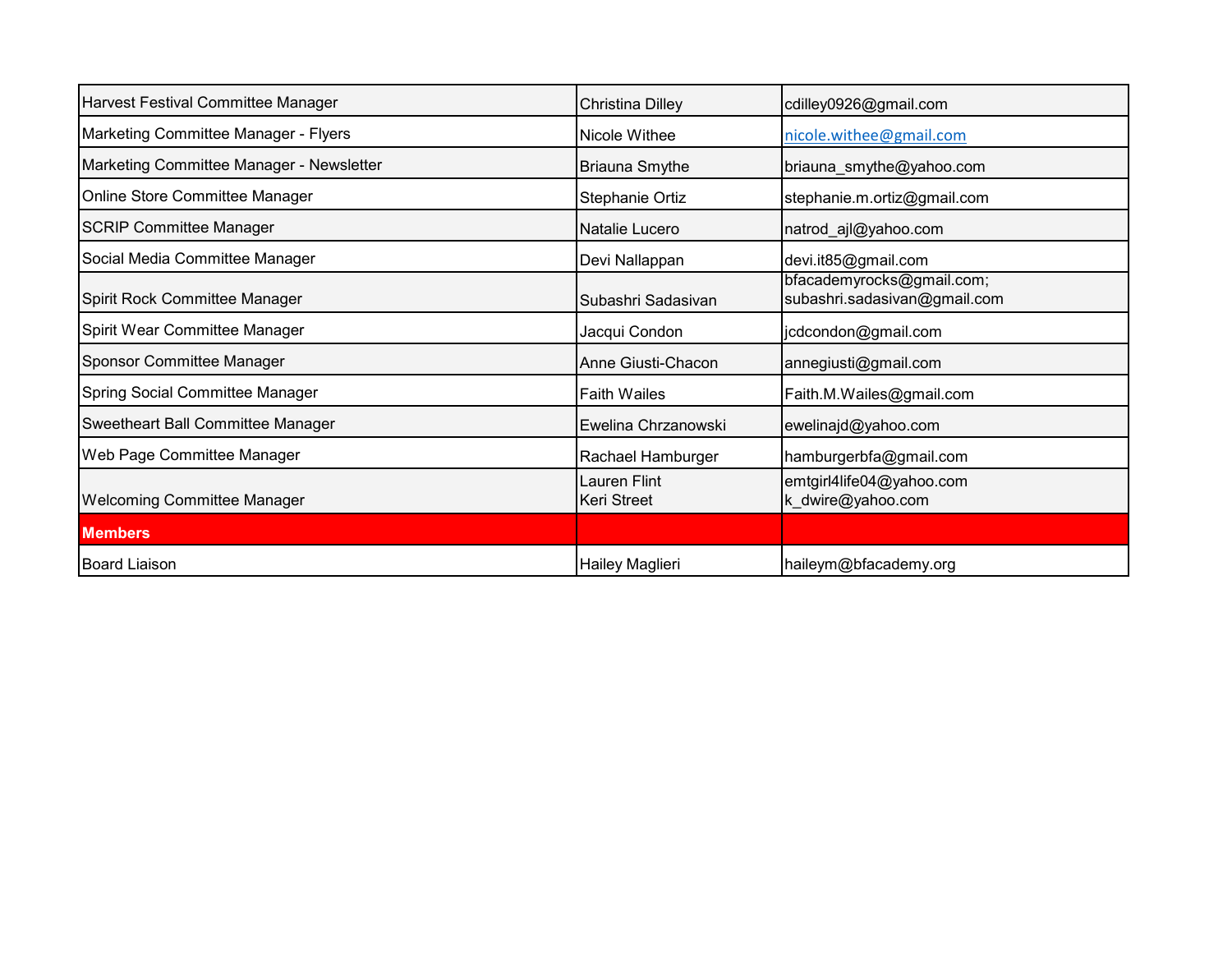| <b>Phone number</b>          |
|------------------------------|
|                              |
| 303.641.3658                 |
| 303.726.8428                 |
| 303.906.5698                 |
| 303.378.7049                 |
| 602.790.1965                 |
| 719.339.0912                 |
| 281.381.7623                 |
|                              |
| 303.817.6590                 |
|                              |
| 720.550.1047                 |
| 303.720.2015                 |
| 303.260.9745                 |
| 530.304.3127<br>970.405.2817 |
|                              |
| 303.921.2563                 |
|                              |
| 303.517.9260                 |
| 303.949.1971                 |
| 720.251.5257                 |